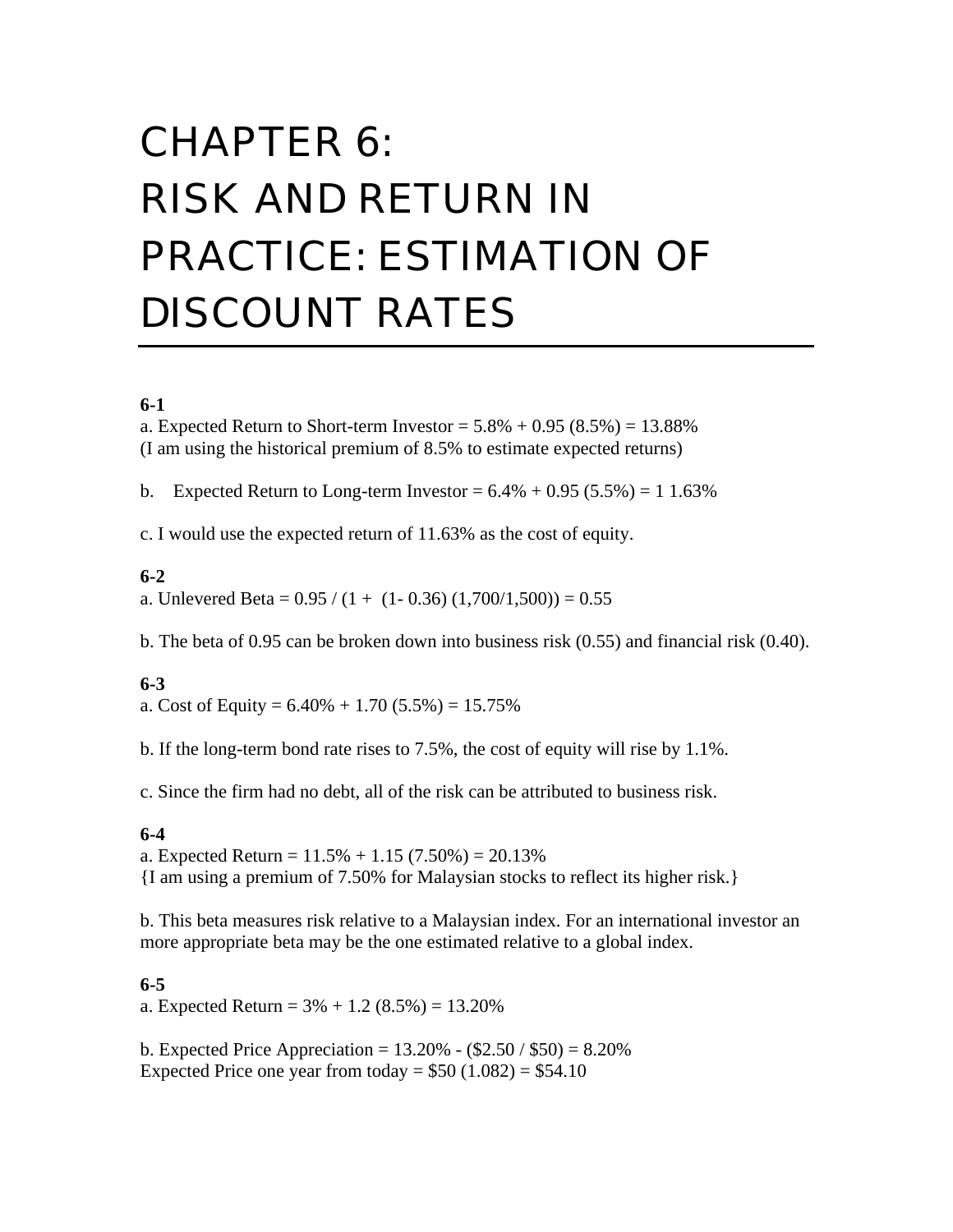c. Expected Returns over last year =  $5\% + 1.20$  ( $-5\% - 5\%$ ) =  $-7.00\%$ Returns on Market =  $-8\% + 3\% = -5\%$ 

d. Actual Returns over last year =  $(50-54+2)/54 = -3.70\%$ 

e. Unlevered Beta =  $1.20 / (1 + (1 - .4) (50/100)) = 0.923$ If the firm issues \$ 50 million in equity and retires debt, its beta will drop to 0.923.

#### **6-6**

Unlevered Beta =  $1.20 / (1 + (1-0.4) (50/100)) = 0.923$ New Beta =  $0.923(1 + (1-0.4)(8)) = 5.35$ 

### **6-7**

a. Unlevered Beta for Novell  $= 1.50!$  Firm has no debt Unlevered Beta for WordPerfect  $= 1.30!$  Firm has no debt Unlevered Beta for Combined Firm =  $1.50 (2/(2+1)) + 1.30 (1/(2+1)) = 1.43$ This would be the beta of the combined firm if the deal is all-equity.

b. If the deal is financed with debt, New Debt/Equity Ratio  $= 1/2 = 0.5$ New Beta =  $1.43$  (1 + (1-.4) (0.5)) = 1.86

#### **6-8**

a. The unlevered beta for Hewlett Packard as a company can be computed as the weithed averages of the unlevered betas, with the weights based upon the market values of each division.

$$
\frac{2}{8} 1.1 + \frac{2}{8} 1.5 + \frac{1}{8} 2.0 + \frac{3}{8} 1.0 = 1.275.
$$

(We assume that the divisional betas are unlevered betas.) Since the divisional structure of Hewlett Packard has changed over the years, the beta obtained by regressing past returns of HP against a market index will not be the same as 1.275.

b. If the T. bond rate is 7.5%, the cost of (unlevered) equity for the divisions can be computed as follows:

| <b>Business Group</b>  | Cost of Equity               |
|------------------------|------------------------------|
| Mainframes             | $0.075+1.1(0.055) = 13.55\%$ |
| <b>Personal Groups</b> | $0.075+1.5(0.055) = 15.75\%$ |
| Software               | $0.075+2.0(0.055) = 18.5\%$  |
| Printers               | $0.075+1.0(0.055) = 13.00\%$ |

To value the printer division (assuming no leverage), we would use a cost of equity of 13%.

c. Assuming that the leverage is distributed across the divisions based upon their proportional values, we get the following values for each division, with the unlevered beta following:

| Division   | <b>B</b> eta | Unlevered    | Value of | Value of | <b>Total Value</b> |
|------------|--------------|--------------|----------|----------|--------------------|
|            |              | <b>B</b> eta | Equity   | Debt     |                    |
| Mainframes |              | .019         | 2.000    | 0.25     | 2.25<br>ں کہ ک     |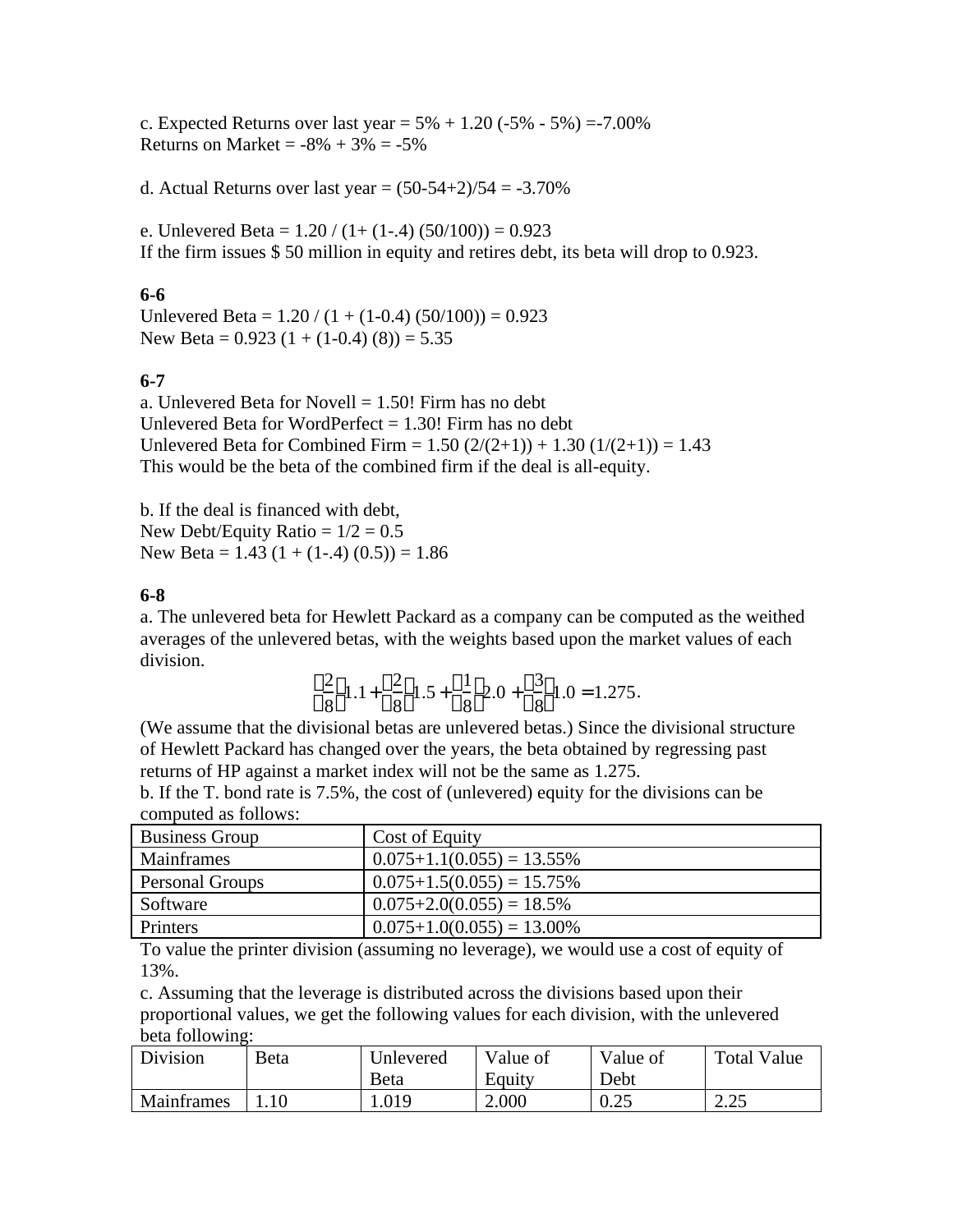| PCs      | 1.50 | 1.389 | 2.000     | $\Omega$ $\Omega$<br>∪.∠J | າ າ<<br>$\angle$ . $\angle$ J |
|----------|------|-------|-----------|---------------------------|-------------------------------|
| Software | 2.00 | 1.852 | $1.000\,$ | $1 \cap 5$<br>0.12J       | 1.125                         |
| Printers | 00.1 | 0.926 | 3.000     | 275<br>U.J I J            | 3.375                         |

After the divestiture, we'd have the unlevered beta equal to

$$
\frac{2.25}{6.75} 1.389 + \frac{1.125}{6.75} 1.852 + \frac{3.375}{6.75} 0.925 = 1.235.
$$

Using the information that HP had debt outstanding equal to \$1.0 billion, the levered beta equals

$$
(1+(1-0.36)(1/5.75))=1.36.
$$

The equity drops in value, because the \$2.25 million gets paid out as a dividend.

#### **6-9** a.

| Firm               | $\%$           | % OI | <i><b>Operating</b></i> | Beta |
|--------------------|----------------|------|-------------------------|------|
|                    | <b>Revenue</b> |      | Leverage                |      |
| <b>Pharma Corp</b> | 27%            | 25%  | 0.93                    | 1.00 |
| <b>SynerCorp</b>   | 25%            | 32%  | 1.28                    | 1.15 |
| <b>BioMed</b>      | 23%            | 36%  | 1.57                    | 1.30 |
| <b>Safemed</b>     | 21%            | 40%  | 1.90                    | 1.40 |

b. There is a clear relationship between the degree of operating leverage and the beta. The greater the degree of operating leverage, the more responsive income (and presumably stock returns) will be to changes in revenue which are correlated with changes in market movements.

### **6-10**

Beta estimation services adjust betas towards one. It is possible that this adjustment is the reason for the difference between the regression beta (1.60) and the reported beta of 1.45.

# **6-11**

The beta reflects market risk and is estimated relative to a stock index. To the extent that commodity prices and stock prices are not highly positively correlated the low betas reflect the low market risk inherent in these stocks. I would expect these firms to have substantial firm-specific risk.

### **6-12**

| Year | AD    | <b>NYSE</b> |
|------|-------|-------------|
| 1981 | 10%   | 5%          |
| 1982 | 5%    | 15%         |
| 1983 | $-5%$ | $-8\%$      |
| 1984 | 20%   | 12%         |
| 1985 | 5%    | $-5\%$      |

a. Regression Results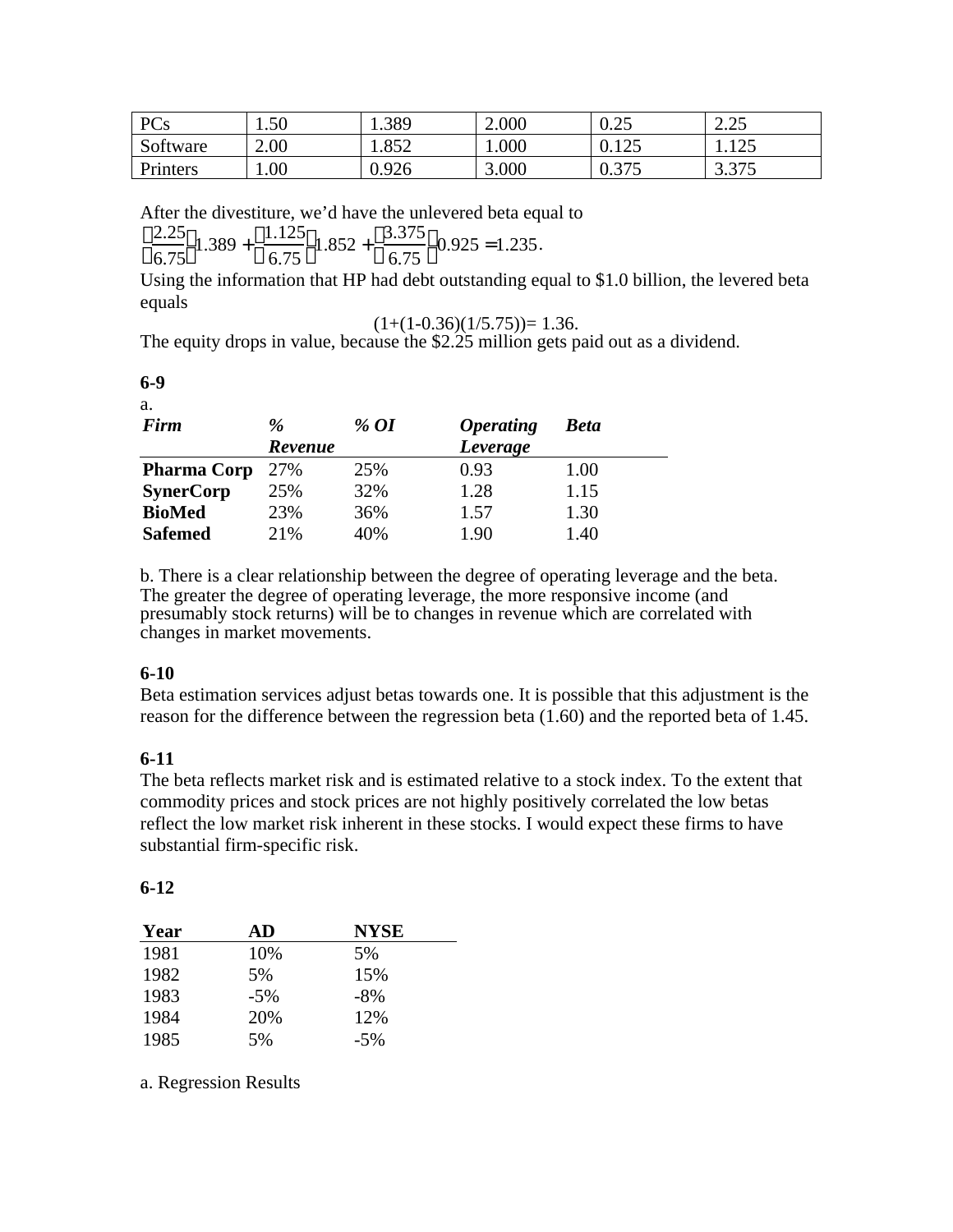|                   | Coefficients | <b>Standard Error</b> |
|-------------------|--------------|-----------------------|
| Intercept         | $-0.14706$   | 6.59342               |
| <b>X</b> Variable | 0.735294     | 0.670845              |

 $R^2 = 0.285948$ 

The beta value of 0.735. The alpha is computed as  $-0.147$ .

b. Using the annualized 6-month T. bill rate as the riskfree rate, we get an expected return of  $0.06 + 0.735(0.0876) = 12.44\%$ .

c. Comparing the alpha of -0.147 to  $(1 - )R_f = (1 - 0.735)0.06 = .0159$ , we see that AD did worse than expected relative to the market.

d. The measure of risk that's relevant for an undiversified investor is the total risk. This can be measured as the standard deviation in AD returns.

e.  $0.735 = (0.2)(2x0.735) + (0.8)$  rem, where rem is the beta of the remaining firm. Solving, we find  $_{\rm rem} = 0.55$ .

This is the beta after the divestiture, assuming that the cash is paid out and that the leverage is unaffected.

#### **6-13**

a. Expected Return =  $6\% + 0.46$  (5.5%) = 8.53%

b. Proportion of the firm's risk that is diversifiable  $= 1 - R$  squared  $= 95\%$ 

c. Existing Debt/Equity Ratio =  $20/(20*2) = 50.00\%$ Unlevered Beta for the firm =  $0.46/(1+(1-.36) (.5)) = 0.35$ Unlevered Beta of Firm without divested division  $0.20 (20/60) + X (40/60) = 0.35$ Solving for X,  $X = (0.35 - 0.0667)/(40/60) = 0.42$ New Unlevered Beta with new division,  $0.42$  (40/90) + 0.80 (50/90) = 0.63 New Debt/Equity Ratio =  $(20 + 30)/40 = 1.25$ New Levered Beta =  $0.63$  (1 + (1-.36) (1.25)) = 1.13

### **6-14**

a. R squared =  $(\begin{array}{cc} 2 & m^2 / m^2 \end{array})$ Beta<sup>2</sup> =  $(0.36*0.67)/0.12 = 2.01$  $Beta = 1.42$ 

b. Jensen's alpha = Intercept - Risk-free Rate (1-Beta)  $-0.39\% =$  Intercept  $-0.39\%$  (1-1.42) Monthly Risk-free Rate =  $(1.0484)^{1/12}$  - 1 = 0.39% Solving for the intercept, Intercept =  $-0.39\% + 0.39\%$  (1-1.42) =  $-0.55\%$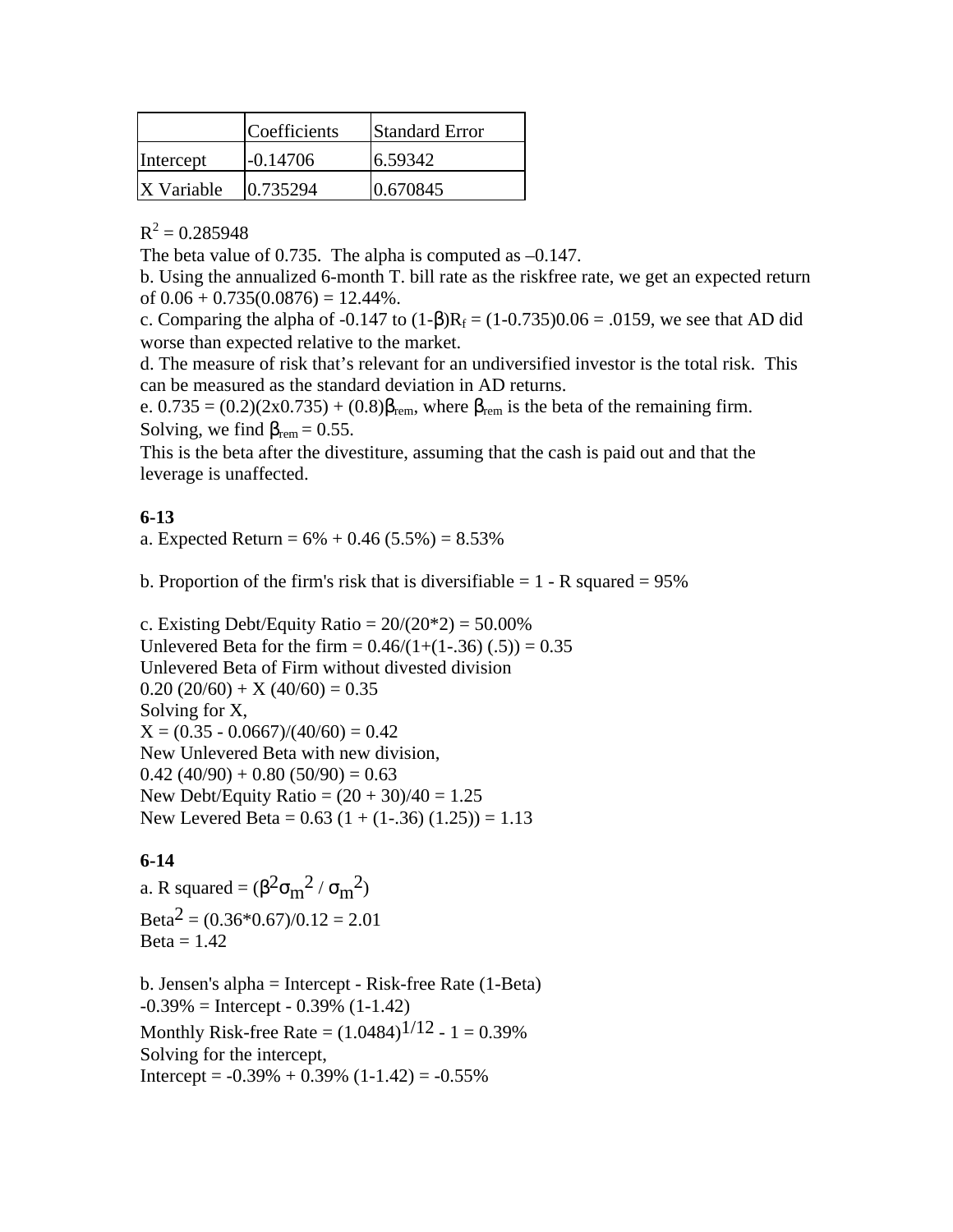c. The two firms might not have the same beta, because they might have different total variances.

#### **6-15**

a. Expected Return on the Stock over next year  $= 4.8\% + 1.65 (8.5\%) = 18.83\%$ 

b. . In this case, we would use a geometric average estimate of the risk premium and a long-term T. bond rate to get  $0.064 + (1.65)(0.055) = 15.48\%$ 

c.

Monthly Jensen's Alpha =  $(1.51)^{1/12}$  - 1 = 3.49%  $3.49\% = 3.28\%$  - Risk-free Rate  $(1-1.65)$ Solving for the riskless rate, Monthly Riskless Rate =  $0.21\%/0.65$  =  $0.32\%$ Annualized Riskless Rate =  $(1.0032)^{12}$  - 1 = 3.91%

d. Unlevered Beta =  $1.65 / (1 + (1-4)(.03)) = 1.62$ Market Value of Equity =  $265 * $30 = $7,950.00$ Existing Debt =  $0.03$  (7950) = \$238.50 New Debt =  $$238.50 + $2000 = $2,238.50$ New Levered Beta =  $1.62$  (1 + (1-.4) (2238.5/7950) = 1.89

# **6-16**

a. Intercept - Risk-free Rate  $(1-Beta) = -0.05\% - 0.49\% (1-1.20) = 0.05\%$ Monthly Risk-free Rate =  $1.06^{(1/12)} - 1 = 0.49\%$ The stock did 0.05% better than expected during the period of the regression.

b. Debt before restructuring  $= $40$  million - \$20 million  $= $20$  million Equity before restructuring =  $$ 120$  million +  $$ 40$  million =  $$160$  million Debt/Equity Ratio before restructuring  $= 20/160 = 12.50\%$ Unlevered Beta before restructuring =  $1.20 / (1+(1-4)(.125)) = 1.12$ Unlevered Beta after the divisional sale,  $0.6(20/180) + X(160/180) = 1.12$ Solving for X, Unlevered Beta after divisional sale  $= 1.19$ New Debt/Equity Ratio after restructuring  $= 40/120 = 0.33$ New Beta =  $1.19$  (1 + (1-.4) (0.33)) = 1.43

### **6-17**

a. Unlevered Beta =  $1.61 / (1+(1-4) (10/10)) = 1.01$ 

b. Based on the current debt ratio of 50%, we can find the new D/E ratios and levered betas as follows:

| Year | <b>Debt Ratio</b> | D/E    | Beta |
|------|-------------------|--------|------|
|      | 40\%              | 0.6667 | 141  |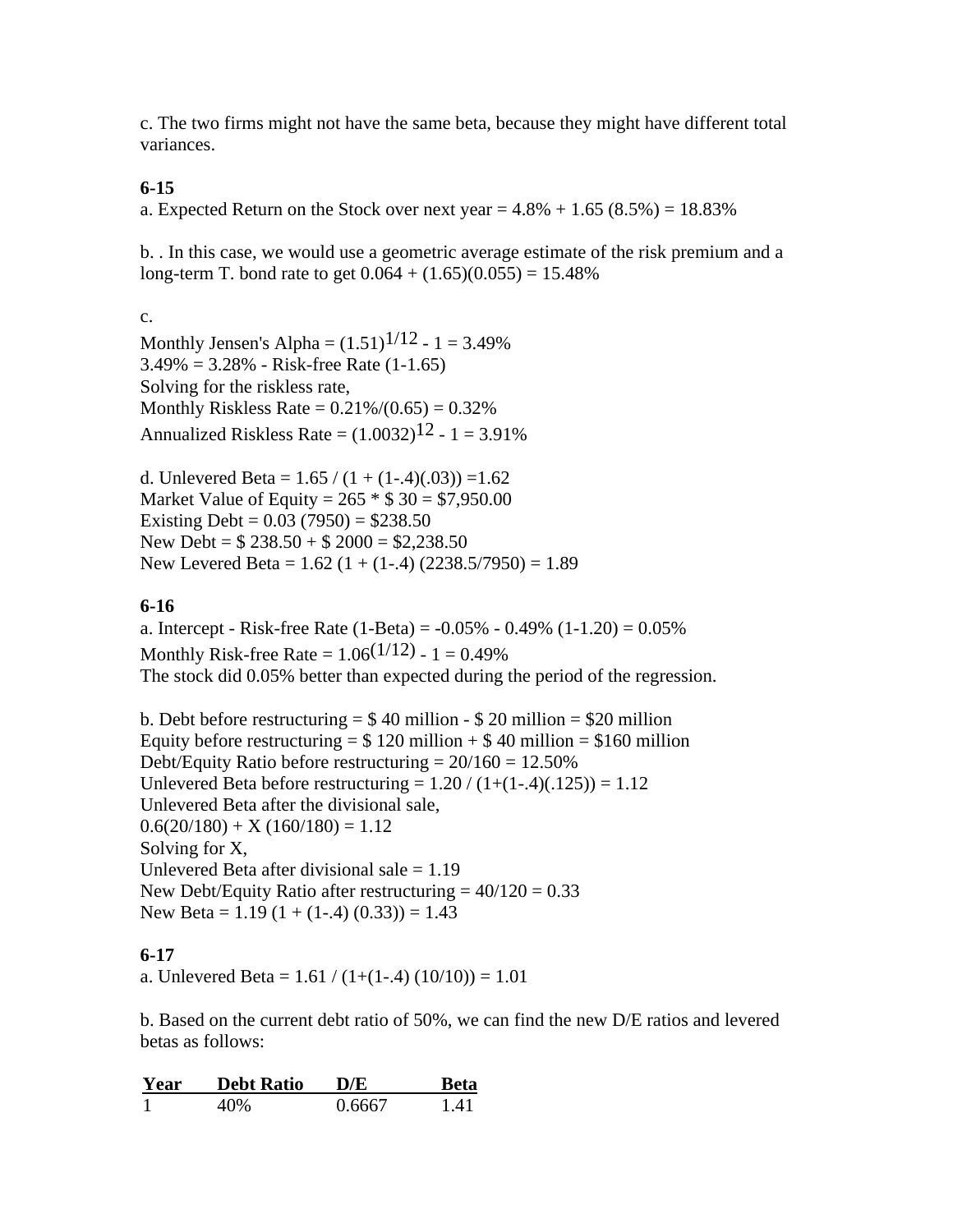**6-18**

a. Unlevered Beta =  $1.05 / (1 + (1-.36)(13,000/(355*50)) = 0.715$ 

b. If the beta is estimated for Chrysler with the cash, paying a special dividend of \$ 5 billion will change the unlevered beta. In the analysis above, if 0.715 is the unlevered beta with cash of \$ 13 billion in the firm, the unlevered beta after the special dividend can be estimated as follows:

Value of Non-cash assets =  $13000 + 355*50 - 8000 = 22,750$ Beta of non-cash assets  $(22,750/30,750) + 0$  (8000/30,750) = 0.715 [Beta for cash=0] Beta of Non-cash assets =  $0.715/(22750/30750) = 0.966$ New Unlevered Beta =  $0.966$  (22,750/25,750) + 0 (3000/25750) = 0.853 c. The new debt ratio would be rise since dividends reduce the value of the equity:  $13000/(355x50-5000) = 101.96\%$ . The levered beta is

 $0.853(1+(1-0.36)(1.0196)) = 1.41$ 

| Firm                    | <b>B</b> eta | debt | equity | d/e      | unlevered beta |
|-------------------------|--------------|------|--------|----------|----------------|
| <b>Black and Decker</b> | 1.4          | 2500 | 3000   | 0.833333 | 0.933333       |
| Fedders                 | 1.2          | 5    | 200    | 0.025    | 1.182266       |
| Maytag                  | 1.2          | 540  | 2250   | 0.24     | 1.048951       |
| <b>National Presto</b>  | 0.7          | 8    | 300    | 0.026667 | 0.688976       |
| Whirlpool               | 1.5          | 2900 | 4000   | 0.725    | 1.045296       |
| Average                 | 1.2          |      |        | 0.37     | 1.045296       |

**6-19**

The average unlevered beta can be computed in one of two ways. The average beta for the comparable firms and the average debt/equity ratio can be used to compute it: Unlevered Beta =  $1.20 / (1 + (1-0.4) (0.37)) = 0.982$ 

Alternatively, the unlevered beta for each firm can be estimated, and the average unlevered beta  $= 0.9798$ .

The first approach is less time consuming, and provides estimates that are very close to the second one.

Using the private firm's leverage ratio of 25%, we can compute a levered beta of  $0.982(1+(1-0.4)(0.25))=1.129.$ 

b. It might be that there are differences amongst these firms and between these firms and the private firm that are not averaged out in the numbers. For example, the degree of operating leverage might be different, as might the business mix in each firm.

#### **6-20**

a. Unlevered Beta for Food Business =  $0.95/(1 + (1-.36) (.35)) = 0.78$ Beta for Food Division =  $0.78$  (1 + (1-.36) (.25)) =  $0.90$